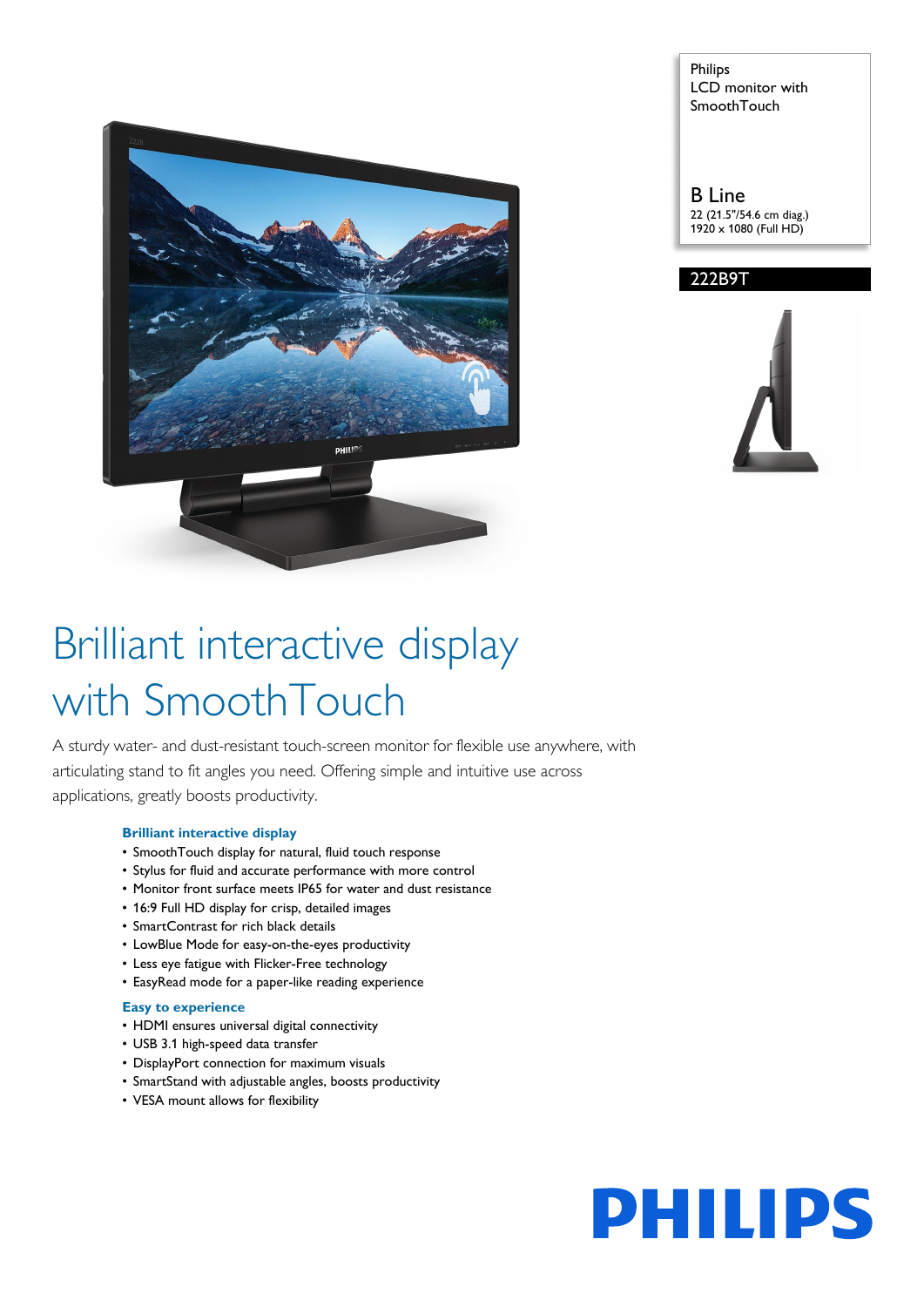## LCD monitor with SmoothTouch B Line 22 (21.5"/54.6 cm diag.), 1920 x 1080 (Full HD)

## **Highlights**

## **SmoothTouch**



This Philips display uses Projected capacitive 10-point touch technology for fluid response. You can fully utilise the new capabilities of touch-based applications and bring your older applications to life. Touch-type with 10 fingers or play exciting interactive games with your friends. Collaborate with colleagues interactively at work or school environment and increase your productivity and efficiency.

## **Water- and dust-resistant**



For less-than-perfect environments, you need a monitor that's designed to hold up to the splashes of water and dust that happen in the everyday world. Ingress Protection (IP) ratings defined in international standard IEC/EN 60529, are used to define levels of sealing effectiveness of electrical enclosures against intrusion from foreign bodies and moisture. This Philips display meets the international IP rating for water and dust resistance. It will hold up to the water splashes and dust that happen in the everyday world.

## **16:9 Full HD display**



Picture quality matters. Regular displays deliver quality, but you expect more. This display features enhanced Full HD 1920 x 1080 resolution. With Full HD for crisp detail paired with high brightness, incredible contrast and realistic colours, expect a true-to-life picture.

#### **SmartContrast**



SmartContrast is a Philips technology that analyses the contents you are displaying, automatically adjusting colours and controlling backlight intensity to dynamically enhance contrast for the best digital images and videos or when playing games where dark hues are displayed. When Economy mode is selected, contrast is adjusted and backlighting fine-tuned for just-right display of everyday office applications and lower power consumption.

## **LowBlue Mode**



Studies have shown that just as ultra-violet rays can cause eye damage, shortwave-length blue

light rays from LED displays can cause eye damage and affect vision over time. Developed for wellbeing, the Philips LowBlue Mode setting uses a smart software technology to reduce harmful shortwave blue light.

## **Flicker-Free technology**

222B9T/00



Due to the way brightness is controlled on LED-backlit screens, some users experience flicker on their screen which causes eye fatigue. Philips Flicker-Free technology applies a new solution to regulate brightness and reduce flicker for more comfortable viewing.

#### **EasyRead mode**



EasyRead mode for a paper-like reading experience

#### **SmartStand**

Philips SmartStand allows for flexible adjustment of the screen. Its Z-type structure with smooth tilt, height adjustment and folding capabilities enables you to use it in various ergonomic positions. You can set the stand in upright position for better touch control or recline it backwards, making it easy for you to draw or annotate. It even allows you to put the screen almost flat on the table for some applications when required.















**Built-in Speaker**